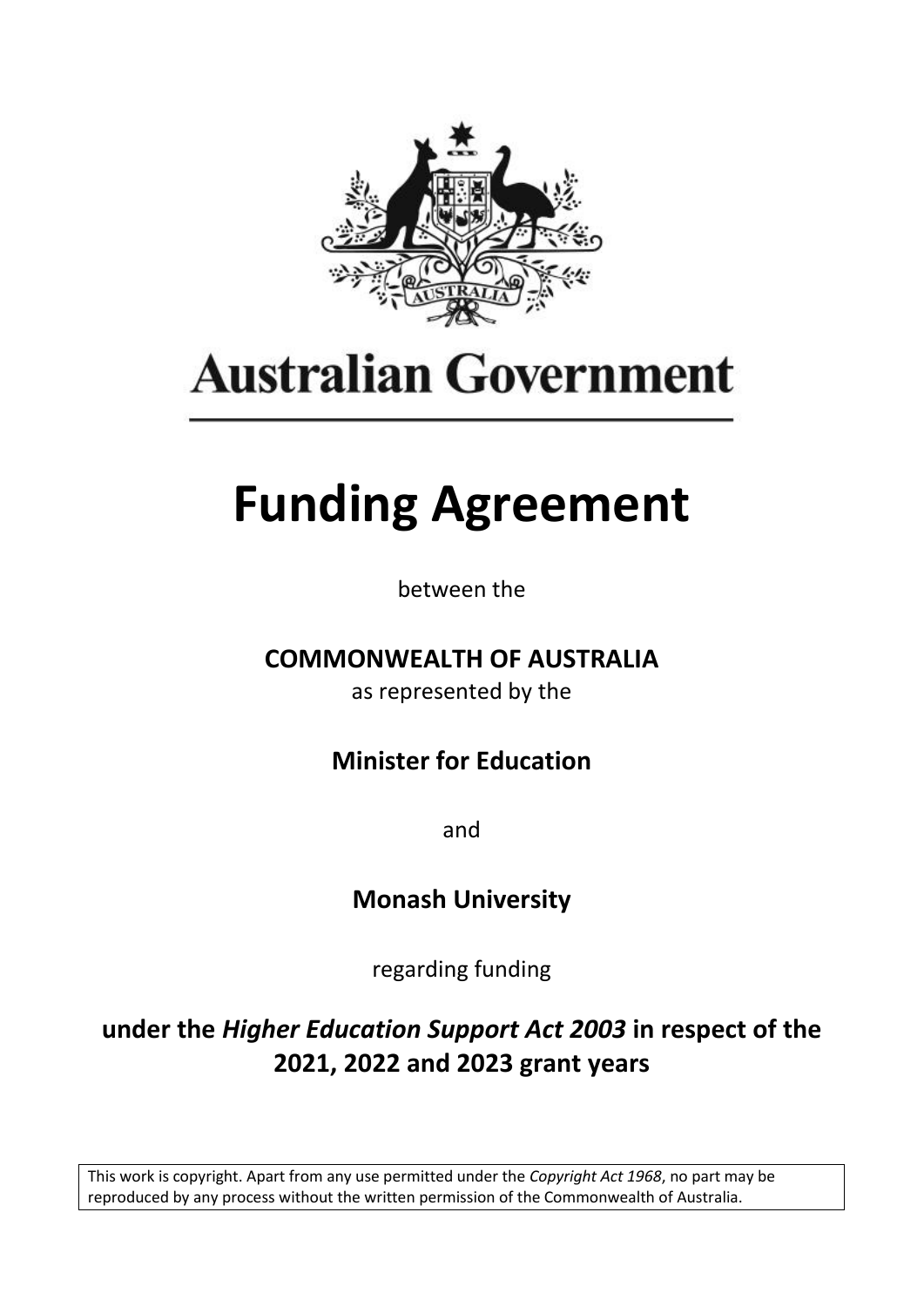This page has been intentionally left blank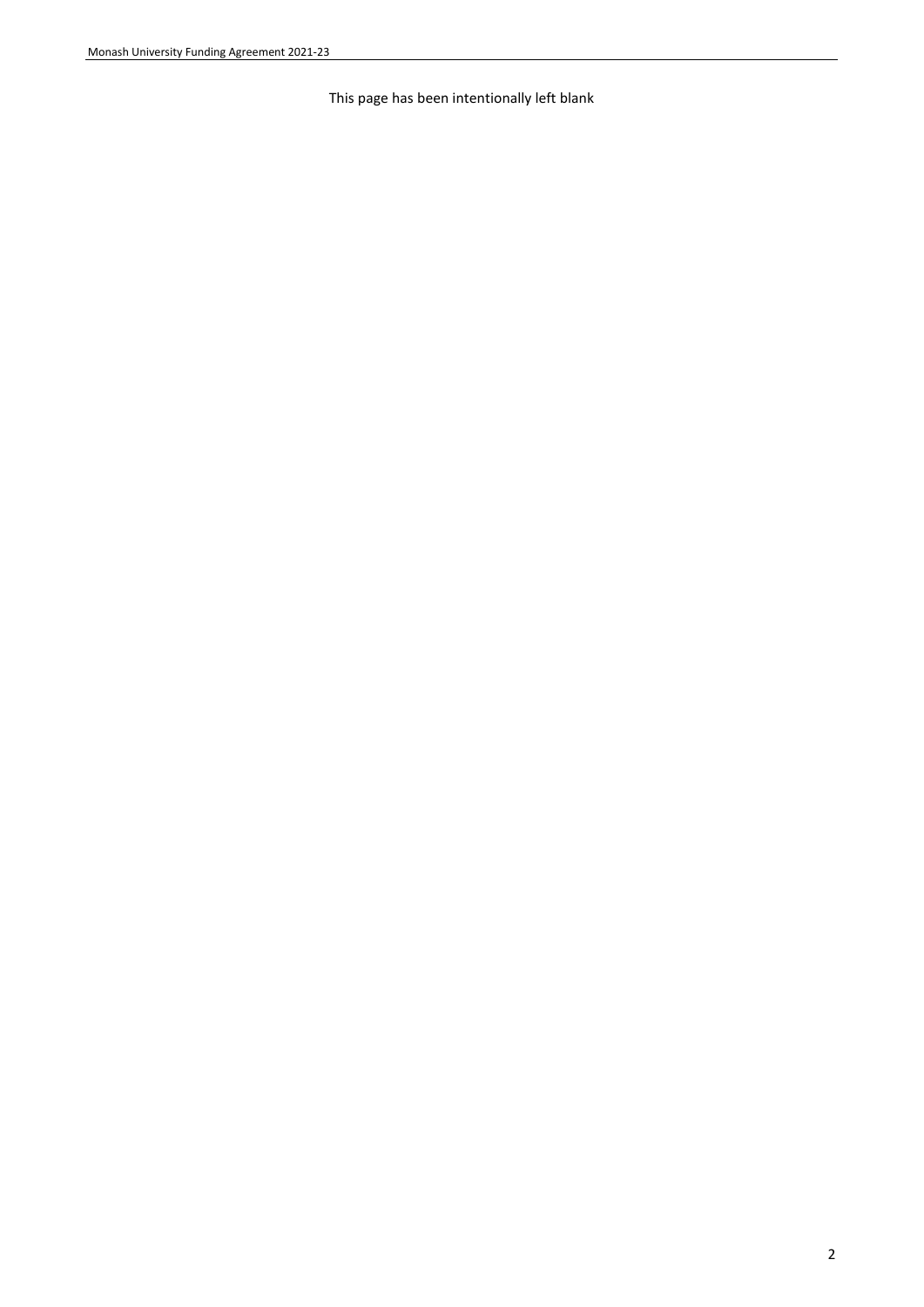# **Parties and Recitals**

**THIS AGREEMENT** is made on the date on which it is executed by the Commonwealth of Australia

# **BETWEEN**

**THE COMMONWEALTH OF AUSTRALIA** represented by the Minister for Education ('the Commonwealth') [ABN 12 862 898 150]

# AND

**Monash University**, **Building 3A Wellington Road, CLAYTON VIC 3800** ('Provider') [ABN 12 377 614 012]

# **RECITALS**

- A. The Provider meets the requirements of paragraph 30-1(1)(a) of HESA.
- B. This funding agreement meets the requirements under subsection 30-25(1) of HESA in respect of the 2021, 2022 and 2023 grant years.
- C. Entering into this agreement is a requirement under subparagraph 30-1(1)(a)(ii) of HESA for a Commonwealth Grant to be payable to the Provider under Part 2-2 of HESA.
- D. Subject to subsections 30-25(2A) and 30-25(2B) of HESA, this funding agreement specifies conditions to which the Commonwealth Grant is subject that are additional to the conditions that apply to the Commonwealth Grant under Division 36 of HESA.
- E. This agreement complements the mission-based compact between both parties setting out how the Provider's mission aligns with the Commonwealth of Australia's goals for higher education.
- F. This agreement also gives the Provider an overview of other Commonwealth funding provided under HESA and relevant legislative instruments. This overview is for information only and is set out in the 'Background and Description of Commonwealth Funding' section that follows.
- G. Under section 36-65 of HESA, the Provider must comply with this funding agreement.

# **BACKGROUND AND DESCRIPTION OF COMMONWEALTH FUNDING**

The Commonwealth of Australia will provide funding under the three broad streams below, as administered by the Department of Education, Skills and Employment (Department), subject to relevant HESA provisions, the conditions of this agreement, and the conditions of any grants provided under each funding stream, which provide the essential building blocks to support world-class teaching and research effort in line with this shared goal. The Provider agrees to use this funding as intended to drive quality higher education and research in the public interest.

# *1. Teaching base grants*

In accordance with Division 33 of HESA and as set out in Part A of this agreement, the Provider will receive a total basic grant amount (TBGA) in Commonwealth Grant Scheme funding, which is an amount up to the sum of the Provider's:

- maximum basic grant amount (MBGA) for higher education courses
	- o may include funding for the Provider to partner with a Regional University Centre (RUC). This funding component is to be used to support the objectives of the RUC.
	- $\circ$  provides a flexible funding envelope within which funding can be moved between disciplines (excluding medicine) and course levels (sub-bachelor, bachelor and postgraduate).
- MBGA for designated higher education courses (currently only courses of study in medicine)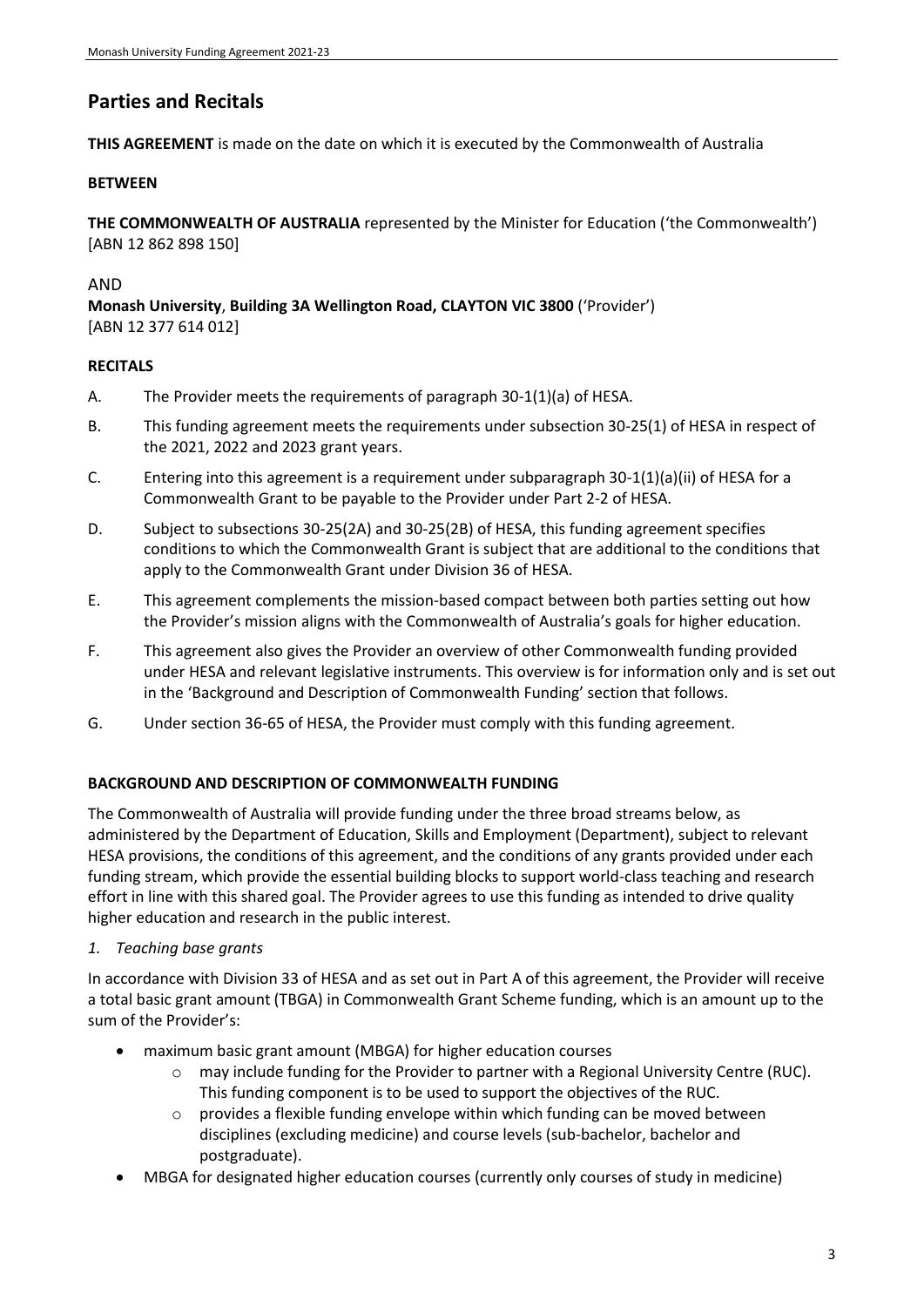• any funding the Provider receives for demand driven higher education courses, calculated in accordance with section 33-5 of HESA and on the basis of the new funding cluster rates commencing on 1 January 2021.

The Provider may also receive other loading amounts as specified in paragraph 33-1(1)(b) of HESA, and worked out in accordance with the *Commonwealth Grant Scheme Guidelines 2020*. The Transition Fund Loading will be provided in accordance with the *Commonwealth Grant Scheme Guidelines 2020.*

*2. Research base grants*

The Research Block Grants are calculated in accordance with Part 2-3 (Other grants) and 2-4 (Commonwealth scholarships) of HESA and comprise two components:

- The Research Training Program (RTP), which supports the training of students undertaking Research Doctorate and Research Masters courses, as set out in the *Commonwealth Scholarships Guidelines (Research) 2017*.
- The Research Support Program (RSP), which provides a flexible funding stream to assist eligible providers with the systemic costs of university research, as set out in the *Other Grants Guidelines (Research) 2017*.

Grants for the relevant program will be made to eligible providers through the relevant instrument and on the conditions set out in the relevant instrument. If the provider reports any unspent RSP grant amounts to the Department in relation to the 2021 grant year, the Department will approve the rollover of any unspent amounts into the 2022 grant year. Further, if the Provider spends RSP grant amounts on RTP scholarships, the conditions set out in *Commonwealth Scholarships Guidelines (Research) 2017* apply to these scholarships.

# *3. Engagement base grants*

There are three grants available to eligible providers under this funding stream that have been established as programs under the *Other Grants Guidelines (Education) 2012*:

- The National Priorities and Industry Linkage Fund (NPILF) which supports the vital functions of engagement with industry, development of industry-relevant course material, optimisation of the course mix for local economies, and provision of work-integrated learning opportunities for students.
- The Indigenous, Regional and Low Socio-Economic Status Attainment Fund (IRLSAF) which supports initiatives to improve access and participation for groups in the population with lower participation and attainment rates, including Indigenous persons, students from low socio-economic backgrounds, and those from regional areas and remote areas. Refer to Appendix 3 for further details.
- The National Institutes Program which provides funding to eligible providers to support national institutes.

Conditions applying to the relevant program are set out in the *Other Grants Guidelines (Education) 2012* and the conditions of grant (if any) made by the Minister. Grants under the relevant program will be made to eligible providers under the *Other Grants Guidelines (Education) 2012*.

Eligible providers may also receive grants under Part 2-3 (Other grants) of HESA in relation to the Tertiary Access Payment (TAP). The TAP which provides a one-off, non-indexed, means-tested payment to schoolleavers from outer regional or remote areas who relocate more than 90 mins to undertake full-time, higher-level tertiary education (Certificate IV or above). Conditions applying to grants for the TAP will be set out in the conditions of grant made by the Minister.

The Provider may also receive other grants for ad hoc programs or projects under Part 2-3 (Other grants) of HESA and/or the *Other Grants Guidelines (Education) 2012*. Conditions applying to these grants are set out in the *Other Grants Guidelines (Education) 2012* and/or the conditions of grant (if any) made by the Minister.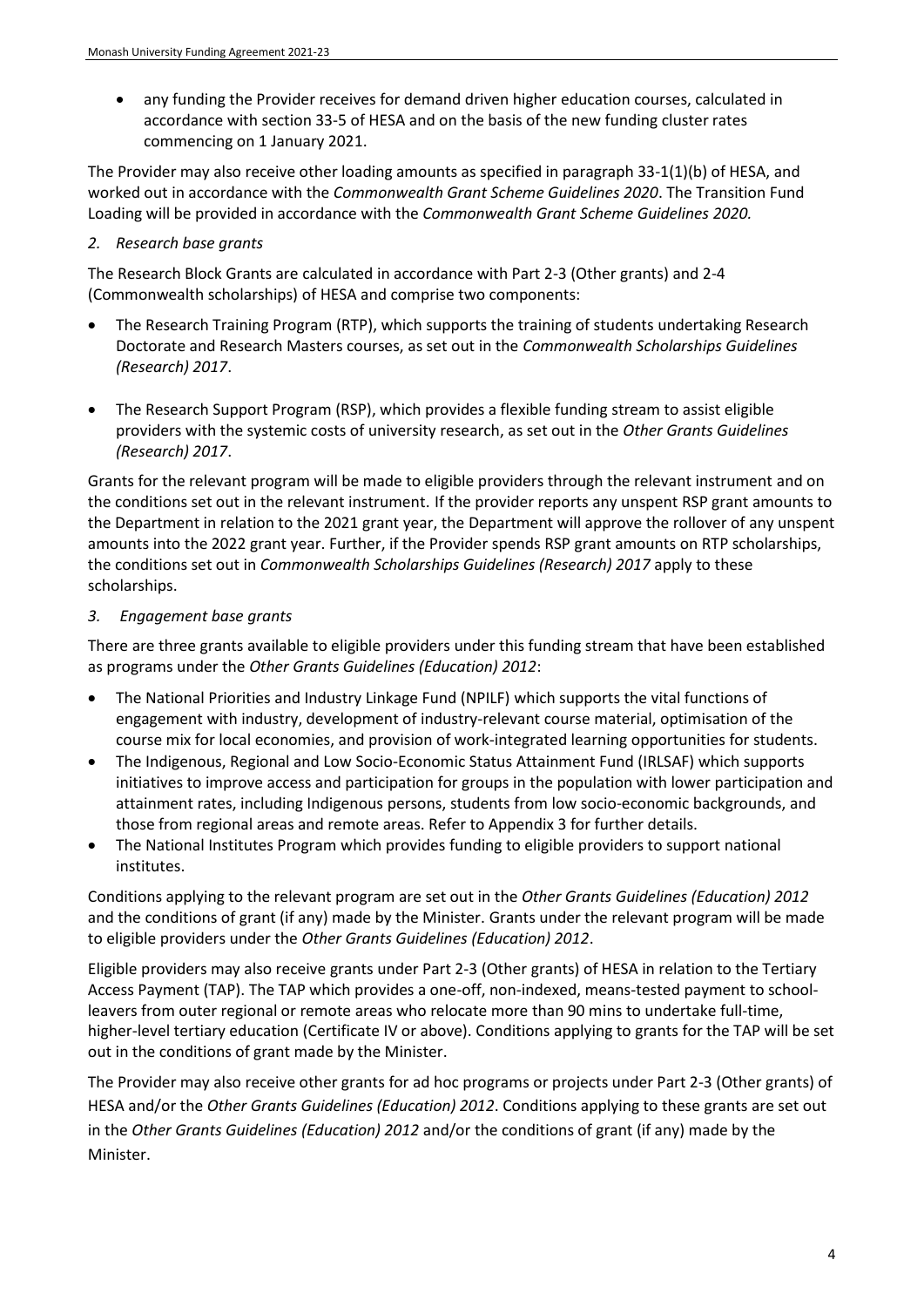# *Indicative maximum funding amounts*

Indicative maximum funding amounts for each of these funding streams are shown in the following table. The table does not include amounts for any ad hoc grants made under Part 2-3 (Other grants) of HESA and/or the *Other Grants Guidelines (Education) 2012*. The amounts in the table are included for reference only and are not intended to pre-empt or otherwise affect the making of any grant under, or in accordance with, HESA, the *Commonwealth Grant Scheme Guidelines 2020*, the *Other Grants Guidelines (Education) 2012*, the *Other Grants Guidelines (Research) 2017* or the *Commonwealth Scholarships Guidelines (Research) 2017*. The amount of funding the Provider actually receives will be calculated based on HESA and the relevant legislative instrument.

#### **Table 1: Summary of indicative maximum funding amounts**

| <b>Funding</b>                                                                                                                                    | 2021 (\$m)                              | 2022 (\$m)                        | 2023 (\$m)                        |
|---------------------------------------------------------------------------------------------------------------------------------------------------|-----------------------------------------|-----------------------------------|-----------------------------------|
| 1. Teaching                                                                                                                                       |                                         |                                   |                                   |
| Higher education courses<br>(MBGA funding envelope,<br>including an amount<br>contingent on meeting<br>performance-based funding<br>requirements) | \$303,575,707                           | \$290,043,940                     | \$292,138,847                     |
| Additional amounts for RUCs<br>(included in the Provider's<br>MBGA for higher education<br>courses shown above)                                   | N/A                                     | N/A                               | N/A                               |
| MBGA for designated higher<br>education courses<br>(medicine)                                                                                     | \$40,095,000                            | \$40,713,354                      | \$41,395,040                      |
| Any funding for demand<br>driven higher education<br>courses<br>(amounts to be paid based<br>on actual student<br>enrolments)                     | \$1,077,815*<br>Will be paid on actuals | Will be paid on actuals           | Will be paid on actuals           |
| <b>Transition Fund Loading</b>                                                                                                                    | \$30,492,851                            | \$17,728,835                      | \$3,449,482                       |
| <b>Medical Student Loading</b>                                                                                                                    | \$2,222,335                             | \$2,199,208**                     | \$2,197,500**                     |
| 2. Research                                                                                                                                       |                                         |                                   |                                   |
| <b>Research Training Program</b>                                                                                                                  | \$95,438,046                            | To be determined prior to<br>2022 | To be determined prior to<br>2023 |
| Research Support Program                                                                                                                          | \$191,601,809                           | To be determined prior to<br>2022 | To be determined prior to<br>2023 |
| 3. Engagement                                                                                                                                     |                                         |                                   |                                   |
| <b>NPILF</b>                                                                                                                                      | \$8,750,000                             |                                   |                                   |
| <b>IRLSAF</b>                                                                                                                                     | \$3,653,526                             |                                   |                                   |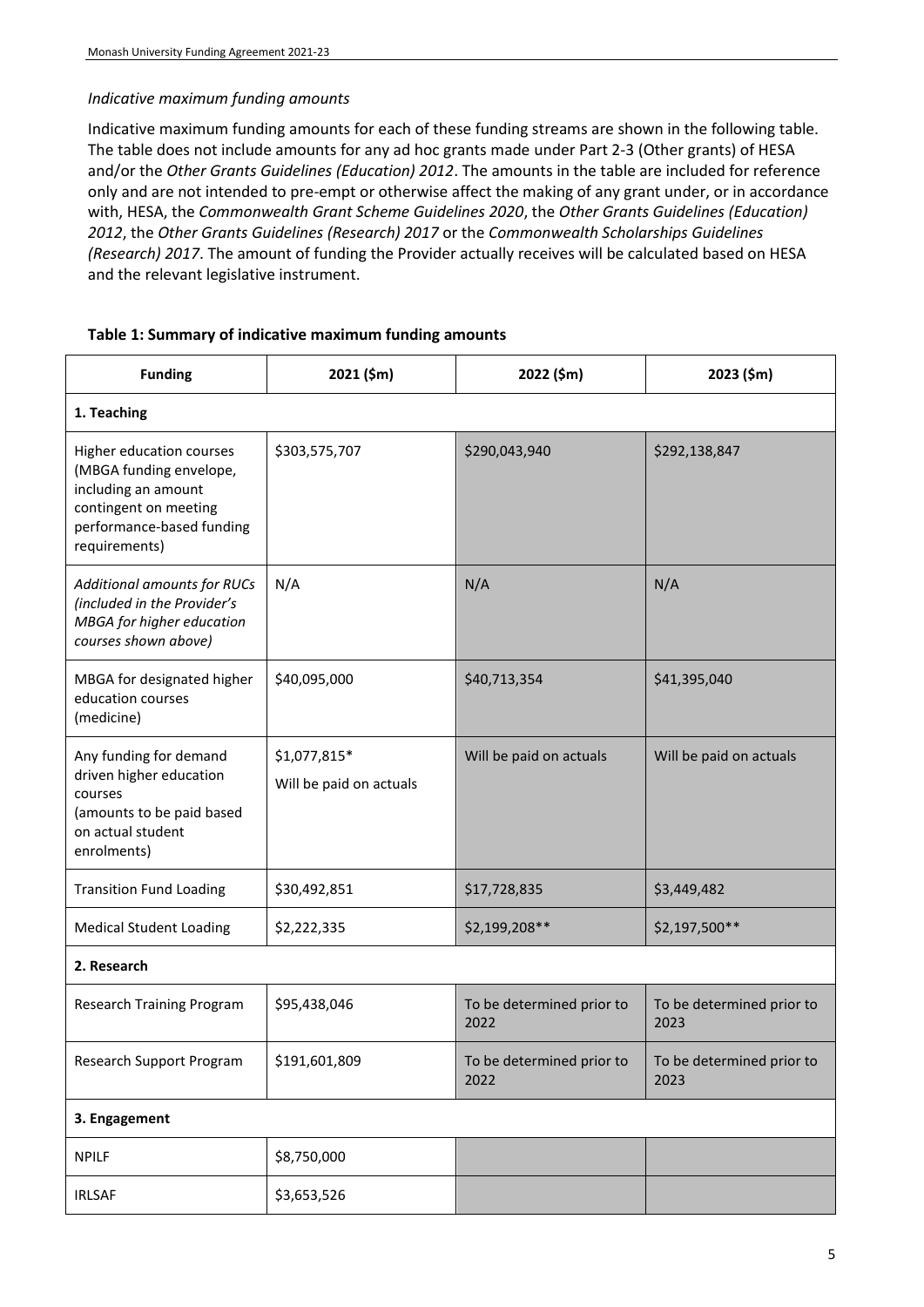| <b>Funding</b>                 | 2021 (\$m)    | 2022 (\$m)                        | 2023 (\$m)                        |
|--------------------------------|---------------|-----------------------------------|-----------------------------------|
| <b>Tertiary Access Payment</b> | \$742,500 *** | To be determined prior to<br>2022 | To be determined prior to<br>2023 |
| <b>Total</b>                   | \$677,649,589 |                                   |                                   |

**\*Demand driven higher education courses funding note:** The initial demand driven higher education courses advance payment has been based on the University's equivalent full-time student load estimate provided to the Department in December 2020. This advance payment will be revised based on estimates received from the University in April and October 2021. The demand driven advance is expected to be reconciled against actual data in mid-2022.

**\*\*Medical Student Loading note**: the amounts for the 2022 and 2023 Grant Years are estimates, which are based on the current allocation of medical Commonwealth supported places. These amounts will be revised when data becomes available.

#### **\*\*\* The TAP grant funds are in two parts:**

- (a) grant funds for scholarships to students of \$675,000 for 135 scholarships
- (b) grant funds for TAP program administration of \$67,500 to undertake promotion, administration and reporting activities
- (c) To ensure as many students as possible have access to a payment, the Department will assess the utilisation of scholarships at all universities in April 2021 and reallocate unused scholarships proportionately to universities with excess demand.

# **NOW IT IS AGREED** as follows:

# **PART A: Commonwealth Grant Scheme funding**

#### *Commonwealth Grant Scheme funding amount and payment arrangements*

- 1. The Commonwealth will pay to the Provider the CGS funding amount for the 2021, 2022 and 2023 grant years, calculated in accordance with Division 33 of HESA.
- 2. The Commonwealth will notify the Provider before the start of the relevant Grant Year covered by this agreement about the CGS advances in respect of amounts expected to become payable to the Provider for the relevant Grant Years under subsection 164-10(1) of HESA for:
	- 2.1. higher education courses;
	- 2.2. designated higher education courses; and
	- 2.3. demand driven higher education courses.
- 3. Amounts payable as CGS advances may be adjusted throughout the relevant Grant Year based on information provided to the Commonwealth by the Provider.
- 4. CGS advances made in respect of a Grant Year will be reconciled with CGS funding payable to the Provider for the relevant year. This reconciliation will occur in the year following the Grant Year when actual student enrolment data for the Grant Year is finalised and provided to the Commonwealth. If the amount of an advance paid to the Provider exceeds the amount that becomes payable to the Provider, the Commonwealth will seek recovery of the overpaid amount from the Provider under subsection 164-10(1A) of HESA.
- 5. To ensure the Provider is able to keep operating and employing staff in the aftermath of the COVID-19 pandemic, the Commonwealth has created the Higher Education Continuity Guarantee (HECG) as a program under the *Other Grants Guidelines (Education) 2012*. The Commonwealth will provide grants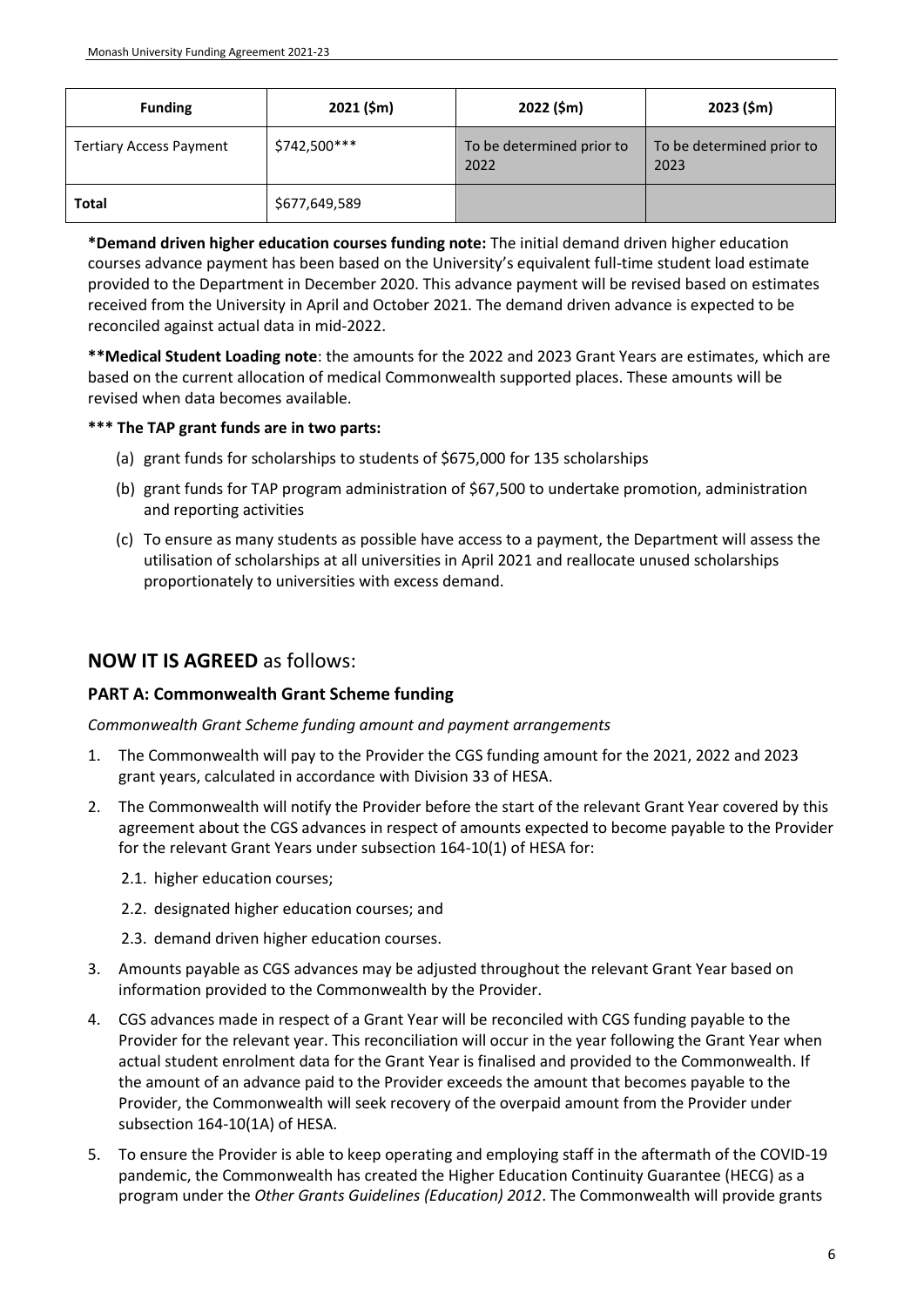to eligible providers under the HECG for the Grant Years 2021, 2022 and 2023. The HECG has colloquially been referred to as the 'CGS funding guarantee' for the relevant Grant Years.

# *Estimates of Commonwealth supported places*

6. The Provider must provide accurate and timely estimates of Commonwealth supported places, including the number of grandfathered students and non-grandfathered students expected to study in Commonwealth supported places, for the current year and future years, as required by the Commonwealth.

# *Provision of other data*

7. The Provider must provide data relating to revised transparency arrangements as requested, including in relation to admissions processes and the cost of teaching and scholarship. This includes providing the data in the form and at the times required by the Commonwealth to support the national admissions platform.

# **Section One: Higher education courses**

# *Maximum basic grant amount for higher education courses*

8. The maximum basic grant amounts for higher education courses, specified for the purposes of paragraph 30-27(1)(a) of HESA, for the Grant Years covered by this agreement, are set out in Table 1a of Appendix 1. Appendix 1 also contains additional conditions in relation to the maximum basic grant amount for higher education courses with which the Provider must comply.

# *Trading Commonwealth supported places with another provider*

- 9. The Provider may trade Commonwealth supported places for its higher education courses with another Provider, subject to the transaction being cost neutral and receiving approval from the Commonwealth.
- 10. If a trade occurs, both providers must notify the Commonwealth in writing by 31 March of the year for which the trade applies and in advance of the census date for the traded places.
- 11. Both providers must demonstrate arrangements are in place to take into account the number of places required in the pipeline of enrolments beyond the transfer to ensure students can complete their courses.
- 12. If approved by the Commonwealth, each Provider's funding agreement will be updated to reflect the trade (including to make changes to each Provider's MBGA for higher education courses). The trade will not be effective until the required changes are made to each Provider's funding agreement.

# **Section Two: Designated higher education courses**

# *Maximum basic grant amount for designated higher education courses*

13. The maximum basic grant amounts for designated higher education courses, specified for the purposes of paragraph 30-27(1)(b) of HESA, for the Grant Years covered by this agreement, are set out in Appendix 2.

# *Allocation of Commonwealth supported places for designated higher education courses in medicine*

- 14. The total number of Commonwealth supported places for designated higher education courses in medicine allocated to the Provider under paragraph 30-10(1)(a), and for the purposes of subparagraph 30-25(3)(a)(iii) of HESA, for the 2021 Grant Year is set out in Table 2a of Appendix 2. For the purposes of paragraph 30-25(3)(c), this allocation is the maximum number of Commonwealth supported places for designated higher education courses in medicine provided by the Provider which can have a medical student loading in the relevant Grant Year.
- 15. The total number of Commonwealth supported places for designated higher education courses in medicine allocated to the Provider under paragraph 30-10(1)(a), and for the purposes of subparagraph 30-25(3)(a)(iii) of HESA, for the 2022 Grant Year is set out in Table 2b of Appendix 2. For the purposes of paragraph 30-25(3)(c), this allocation is the maximum number of Commonwealth supported places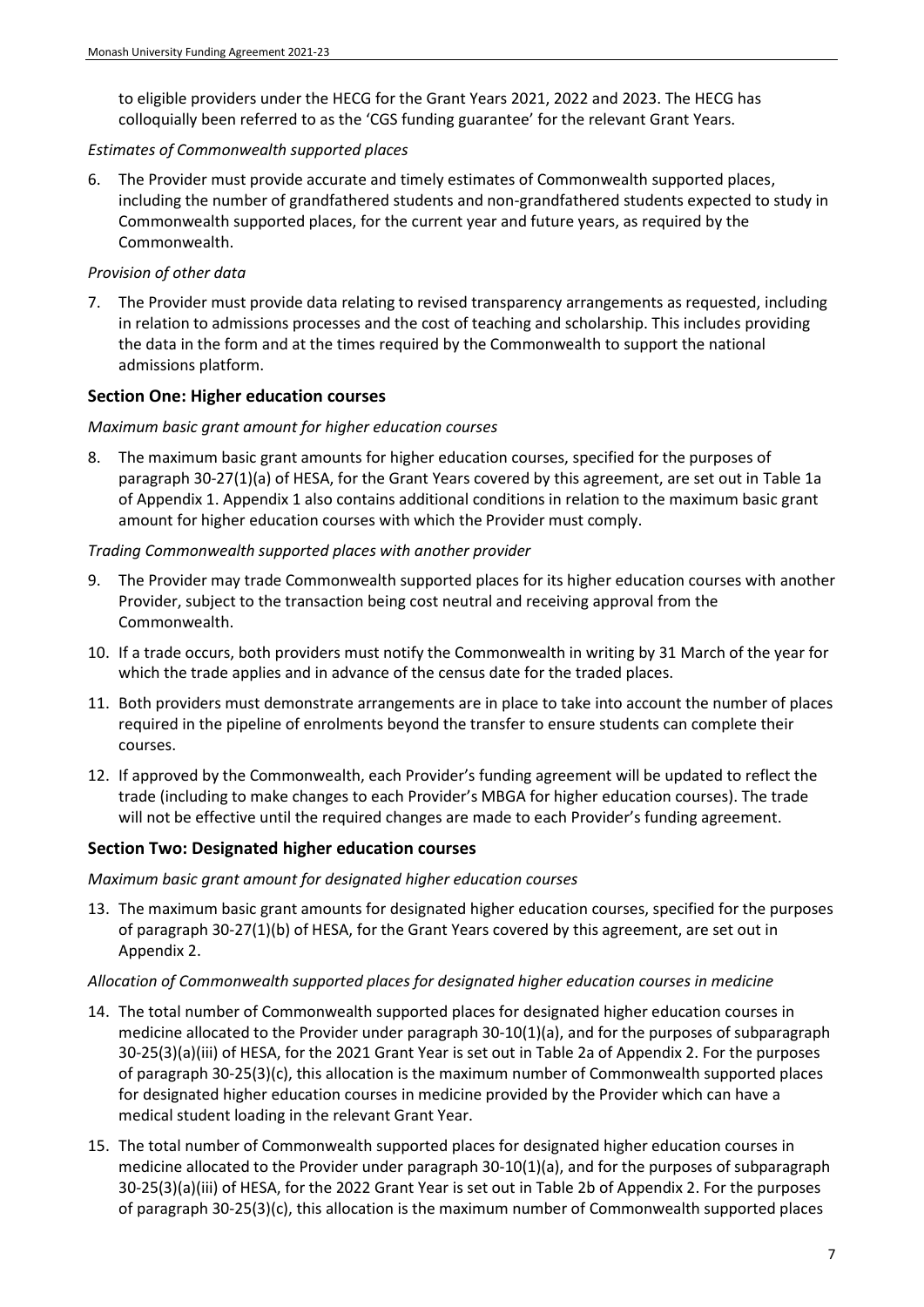for designated higher education courses in medicine provided by the Provider which can have a medical student loading in the relevant Grant Year.

- 16. The total number of Commonwealth supported places for designated higher education courses in medicine allocated to the Provider under paragraph 30-10(1)(a), and for the purposes of subparagraph 30-25(3)(a)(iii) of HESA, for the 2023 Grant Year is set out in Table 2c of Appendix 2. For the purposes of paragraph 30-25(3)(c), this is the maximum number of Commonwealth supported places for designated higher education courses in medicine provided by the Provider which can have a medical student loading in the relevant Grant Year.
- 17. Of the number of Commonwealth supported places in medicine allocated to the Provider under clauses 14, 15, and 16, the Provider must deliver 30 EFTSL in 2021, 60 EFTSL in 2022, and 90 EFTSL in 2023 at Churchill, VIC campus.
- 18. The number of domestic annual completions for the Provider's designated higher education courses in medicine in 2021 are 317, 2022 are 315 and 2023 are 310. The Provider must not change its designated higher education course or courses in medicine in ways that will change the number of domestic annual completions for the course or courses.
- 19. The Provider must not admit commencing domestic full fee paying students in its designated higher education courses in medicine.
- 20. The maximum amount of medical student loading payable to the Provider for the relevant Grant Years is:
	- For 2021: \$2,222,335
	- For 2022: \$2,199,208
	- For 2023: \$2,197,500

Note: the amounts for the 2022 and 2023 Grant Years are estimates, which are based on the current allocation of medical Commonwealth supported places. These amounts will be revised when data becomes available.

# *Bonded Medical Program*

- 21. The total number of Commonwealth supported places for higher education courses in medicine includes the number of Bonded Medical Places (BMP) Scheme, Medical Rural Bonded Scholarship (MRBS) Scheme and the reformed Bonded Medical Program (commencing 1 January 2020) places.
	- 21.1. From 1 January 2021, the Provider must allocate 28.5 per cent of all commencing Commonwealth supported places for higher education courses in medicine to Bonded Medical Program students for the calendar year. Commencing with the 2020 intake, the number of Bonded Medical Program places may be averaged over a period of three consecutive calendar years to calculate 28.5 per cent.
	- 21.2. From 1 January 2021, the bonded places provided under the Bonded Medical Program must be used for Bonded Medical Program students only. Non-bonded and fee paying places must not be used for bonded students.
	- 21.3. From 1 January 2021, the BMP Scheme will cease. The bonded places previously provided under the BMP and MRBS Schemes must continue to be used for BMP and MRBS students until they complete their higher education course in medicine.
	- 21.4. The MRBS Scheme places, which ceased in 2015, are separate from the BMP Scheme places. Students who were granted a MRBS Scheme place and are currently undertaking a higher education course in medicine cannot be counted towards the BMP Scheme's 28.5 per cent requirement.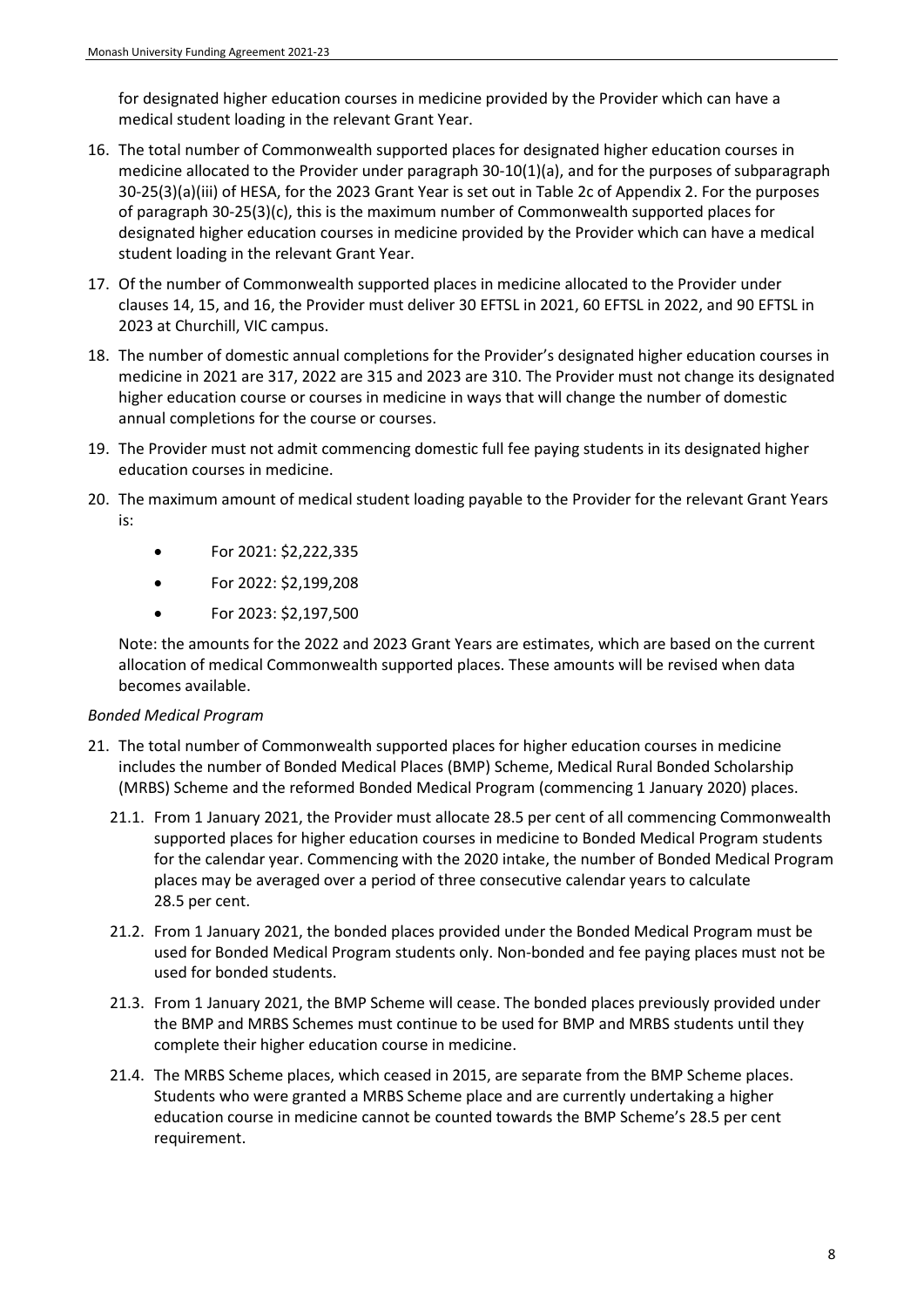#### **Section Three: Transition Fund Loading**

*Amount of Transition Fund Loading payable to the Provider*

- 22. The amount of Transition Fund Loading payable to the Provider for the relevant Grant Years is calculated using the formula in the CGS Guidelines and is estimated as:
	- For 2021: \$30,492,851
	- For 2022: \$17,728,835
	- For 2023: \$3,449,482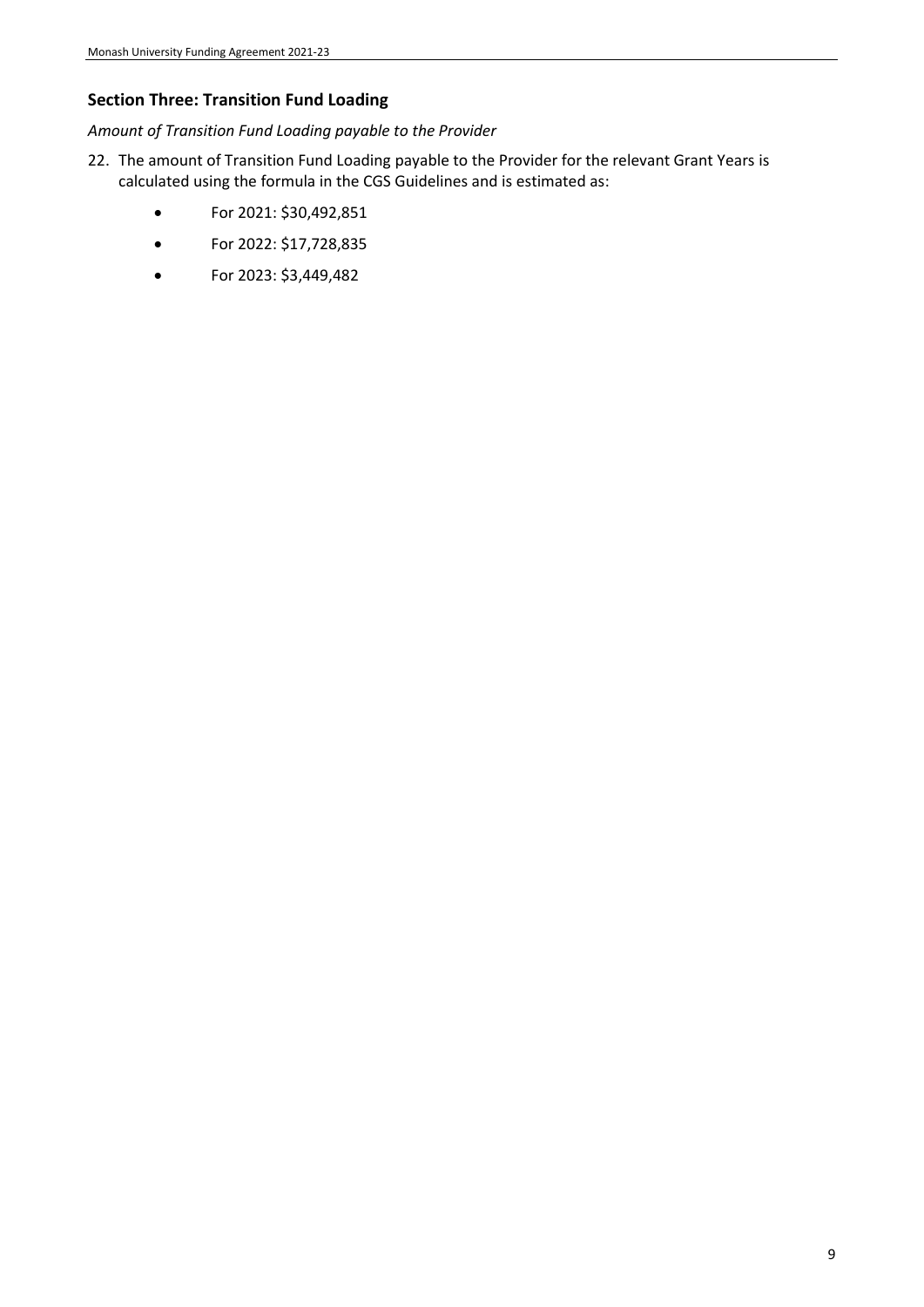### **PART B: Other conditions and requirements**

#### *Clinical placements and practicums*

- 23. For a course that is accredited under section 49 of the National Law, the Provider must ensure that each student enrolled in the course has access to clinical placements in accordance with the approved accreditation standard for the profession.
- 24. For a course that provides a pathway to professional certification or registration, where that certification or registration requires the completion of a clinical or practicum placement (for example in initial teacher education, engineering, social work) the Provider must ensure that each student enrolled in that course has access to clinical placements or practicums in accordance with the relevant professional accreditation standards.

#### *New campuses and campus closures*

- 25. The Provider must obtain the Commonwealth's prior written approval if the Provider proposes to enrol Commonwealth supported students in a course of study that is, or is to be undertaken, primarily at an educational facility, other than one of the Provider's campuses listed below in Table 2 or approved educational facilities listed below in Table 3.
- 26. Similarly, if the Provider proposes to close a campus or approved educational facility where Commonwealth supported students are enrolled, the Provider must obtain the Commonwealth's prior written approval.

#### **Table 2: Provider's campuses**

| Name of campus |           |  |
|----------------|-----------|--|
| Caulfield      | Clayton   |  |
| Peninsula      | Parkville |  |

#### **Table 3: Approved educational facility**

| Name of educational facility |
|------------------------------|
| N/A                          |

#### *Closures of courses*

- 27. Before closing any of the following types of undergraduate and postgraduate courses of study in which Commonwealth supported students have been enrolled for more than two years (including a major within a course of study), the Provider must consult the Commonwealth and obtain the Commonwealth's approval for the closure of the course:
	- 27.1. courses that prepare students for entry to any occupation that is experiencing a Skills Shortage;
	- 27.2. courses the closure of which would be likely to create a Skills Shortage in an occupation because the Provider is the sole or dominant provider of the national skill base for that occupation;
	- 27.3. specialised courses directed at the regional economy, the closure of which is likely, in the Commonwealth's opinion, to create serious detriment to the skills base of a regional economy; and
	- 27.4. courses in areas of priority under the Job-ready Graduates package, for example in science, engineering, computing, allied health, education and languages.
- 28. In making a decision to approve a course closure under clause 27, the Commonwealth will:
	- 28.1. seek to reach a mutually agreeable arrangement with the Provider regarding the course closure;
	- 28.2. have regard to student demand for the course, the financial viability of the course, the justification provided for a proposed course closure by the Provider and other relevant factors;
	- 28.3. assist the Provider to explore options to retain the course, including through cooperation with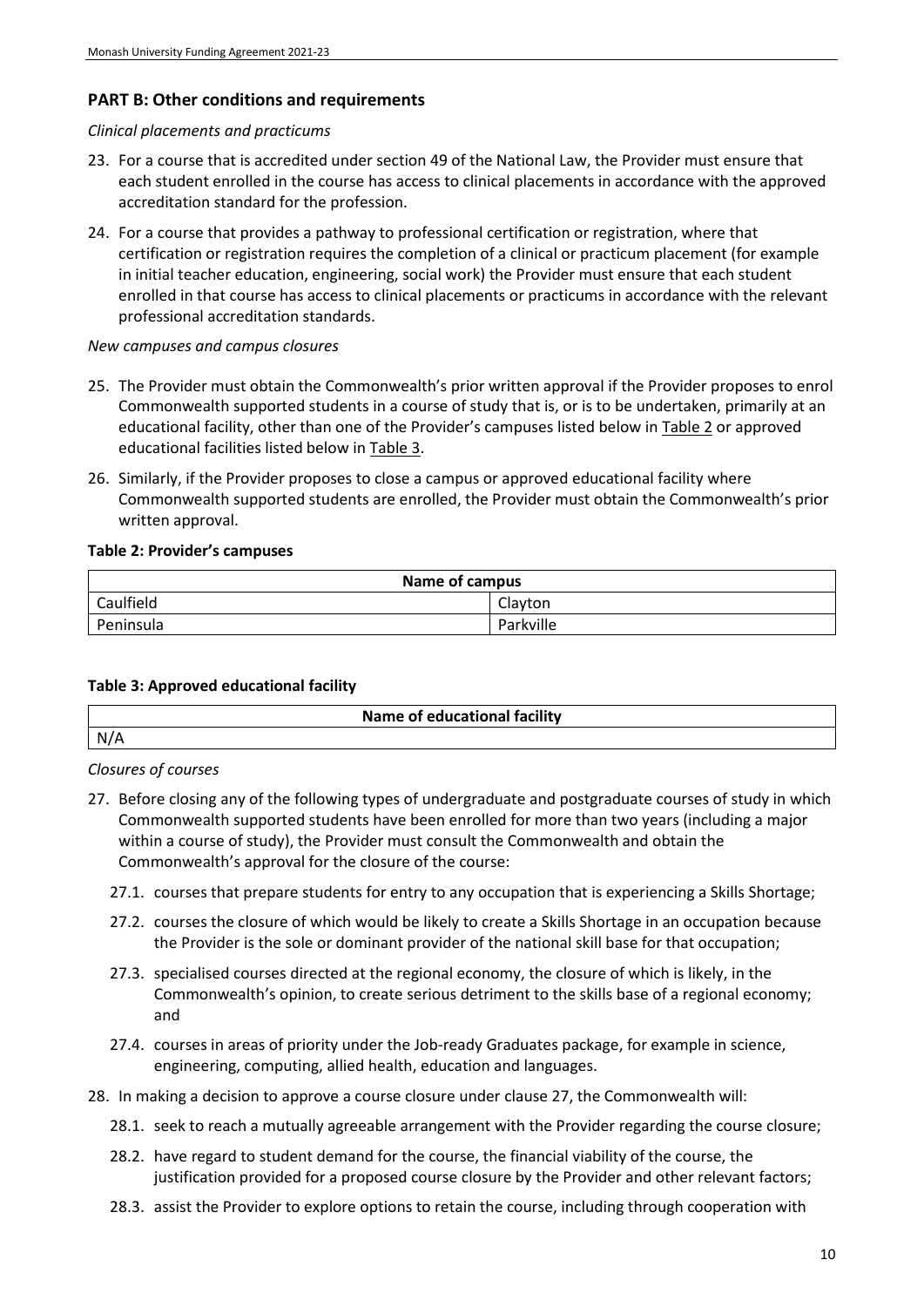another provider or the movement of Commonwealth supported places to another provider (where applicable); and

28.4. not unreasonably withhold approval for a course closure so as to place an unreasonable financial burden on the Provider or place the Provider in a financially unviable position in regard to the Provider's overall financial status.

### *Applicable law and jurisdiction*

- 29. The laws of the Australian Capital Territory apply to the interpretation of this agreement.
- 30. The parties agree to submit to the non-exclusive jurisdiction of the courts of the Australian Capital Territory and any courts which have jurisdiction to hear appeals from any of these courts in respect to any dispute under this agreement.

#### *Entire agreement, variation and severance*

- 31. This agreement and the HESA record the entire agreement between the parties in relation to its subject matter. Any previous agreement covering the relevant Grant Years is terminated and replaced by this agreement on the date this agreement is made.
- 32. Except for action the Commonwealth is expressly authorised or required to take elsewhere in this agreement or HESA, no variation of this agreement is binding unless it is agreed in writing and signed by the parties.
- 33. If a court or tribunal says any provision of this agreement has no effect or interprets a provision to reduce an obligation or right, this does not invalidate, or restrict the operation of, any other provision.

#### *Notices*

- 34. A party giving notice under this agreement must do so in writing or by Electronic Communication:
	- 34.1. if given by the Provider, marked for the attention of the First Assistant Secretary of the Higher Education Division of the Department of Education, Skills and Employment or other person as notified in writing by the Commonwealth to the Provider; or
	- 34.2. if given by the Commonwealth, marked for the attention of the President and Vice-Chancellor or other person as notified in writing by the Provider to the Commonwealth;

and must be hand delivered or sent by pre-paid post or Electronic Communication to the address specified in this clause.

The address for notices to the Commonwealth is:

First Assistant Secretary Higher Education Division Department of Education, Skills and Employment 50 Marcus Clarke Street GPO Box 9880 CANBERRA ACT 2601 Email: [cgs@dese.gov.au](mailto:cgs@dese.gov.au)

The address for notices to the Provider is:

Building 3A Wellington Road CLAYTON VIC 3800 [margaret.gardner@monash.edu](mailto:margaret.gardner@monash.edu)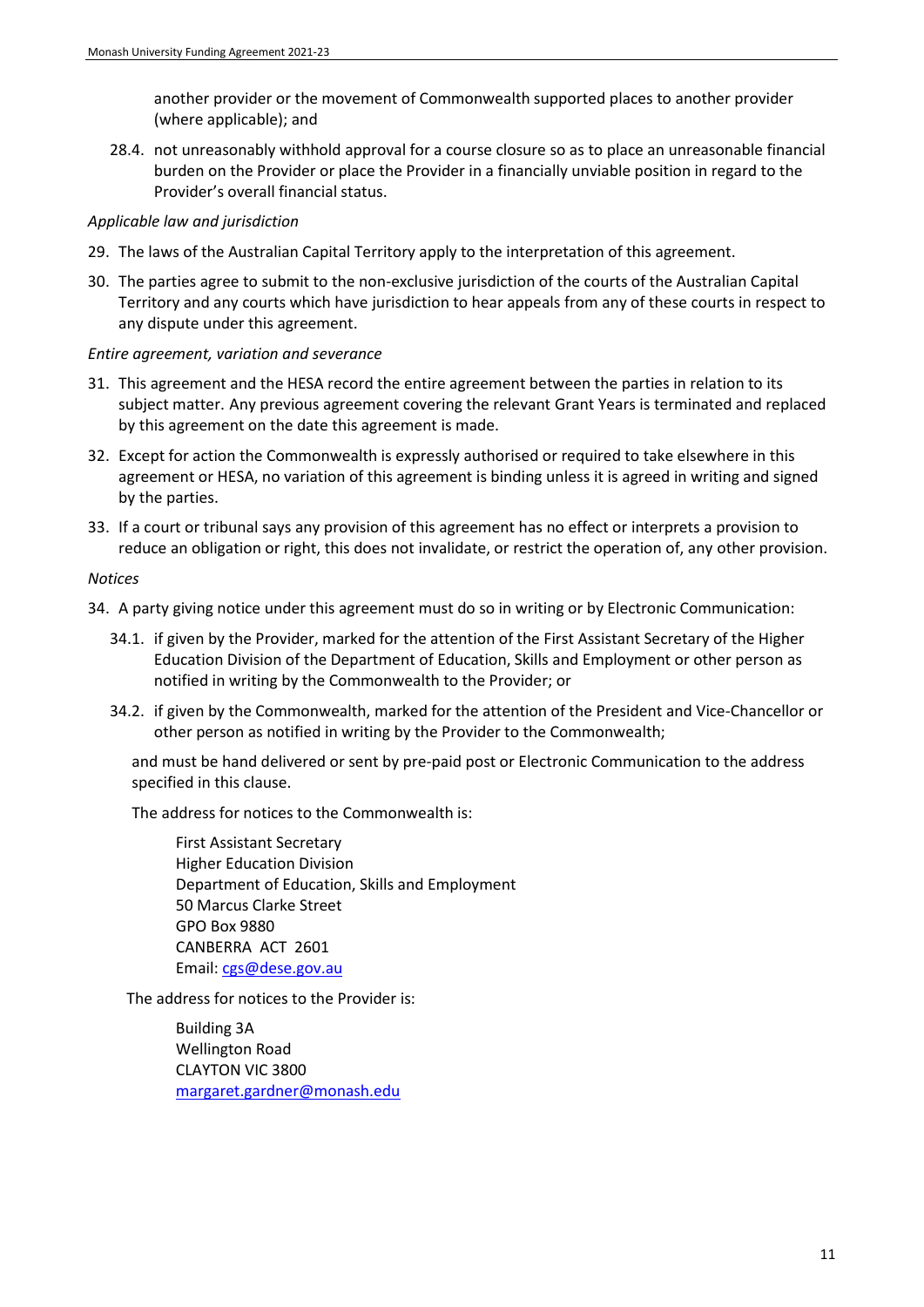- 35. A notice given under clause 34 is taken to be received:
	- 35.1. if hand delivered, on delivery;
	- 35.2. if sent by pre-paid post, 6 business days after the date of posting; or
	- 35.3. if sent by Electronic Communication, at the time that would be the time of receipt under section 14A of the *Electronic Transactions Act 1999*.

#### *Interpretation*

36. In this agreement including Attachment A and appendices, unless the contrary intention appears:

**'ABN'** has the same meaning as in section 41 of the *A New Tax System (Australian Business Number) Act 1999*;

**'CGS'** means Commonwealth Grant Scheme;

**'Commonwealth Grant'** is the grant payable to the Provider under Part 2-2 (Commonwealth Grant Scheme) of HESA;

**'course of study'** has the same meaning as in subclause 1(1) of Schedule 1 of HESA;

**'demand driven higher education course'** has the same meaning as in subclause 1(1) of Schedule 1 of HESA;

**'designated higher education course'** has the same meaning as in subclause 1(1) of Schedule 1 of HESA;

**'EFTSL'** has the same meaning as in subclause 1(1) of Schedule 1 of HESA;

**'Electronic Communication'** has the same meaning as in subsection 5(1) of the *Electronic Transactions Act 1999*;

**'funding clusters'** has the same meaning as set out in subclause 1(1) of Schedule 1 of HESA;

**'Grant Year'** has the same meaning as in subclause 1(1) of Schedule 1 of HESA;

**'higher education course'** has the same meaning as in clause 1 of Schedule 1 of HESA;

**'HESA'** means the *Higher Education Support Act 2003*;

**'Indigenous person'** has the same meaning as in subclause 1(1) of Schedule 1 of HESA;

**'maximum basic grant amount' or 'MBGA'** has the same meaning as in subclause 1(1) of Schedule 1 of HESA;

**'National Law'** means (a) for a state or territory other than Western Australia – the Health Practitioner Regulation National Law as set out in the Schedule to the *Health Practitioner Regulation National Law Act 2009 (Qld)* as it applies (with or without modification) as a law of the State or Territory; and (b) for Western Australia – the legislation enacted by the *Health Regulation National Law (WA) Act 2010* that corresponds to the Health Practitioner Regulation National Law;

**'number of Commonwealth supported places'** has the same meaning as in subclause 1(1) of Schedule 1 of HESA;

**'regional area'** has the same meaning as in subclause 1(1) of Schedule 1 of HESA;

**'remote area'** has the same meaning as in subclause 1(1) of Schedule 1 of HESA;

**'total basic grant amount'** has the same meaning as in subclause 1(1) of Schedule 1 of HESA.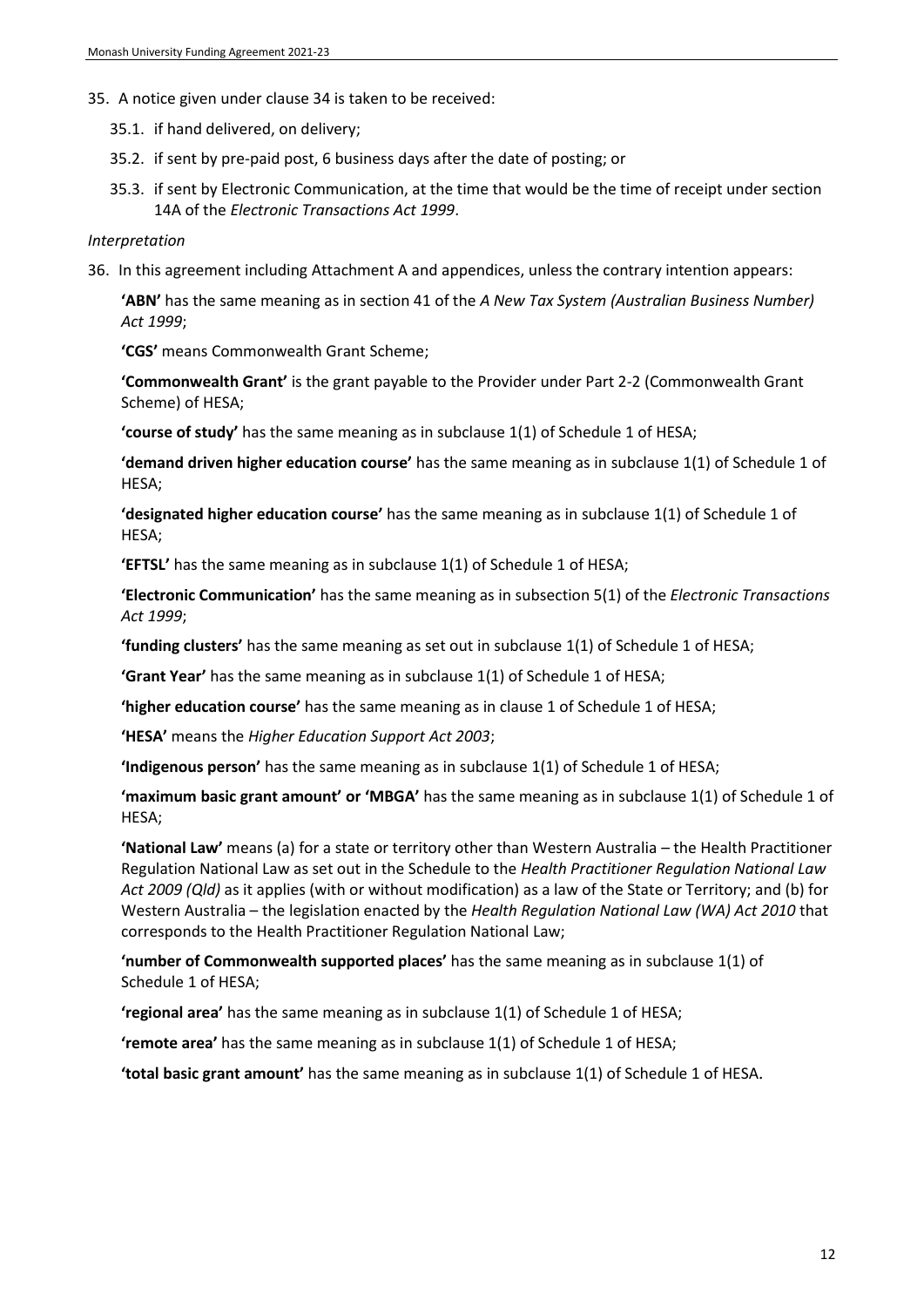- 37. In this agreement, unless the contrary intention appears:
	- 37.1. words in the singular include the plural and vice versa;
	- 37.2. clause headings or words in bold format are inserted for convenience only, and have no effect in limiting or extending the language of provisions;
	- 37.3. all references to dollars are to Australian dollars;
	- 37.4. unless stated otherwise, a reference to legislation is to legislation of the Commonwealth, as amended from time to time;
	- 37.5. an uncertainty or ambiguity in the meaning of a provision of this agreement will not be interpreted against a party just because that party prepared that provision;
	- 37.6. where a word or phrase is given a defined meaning, any other part of speech or grammatical form of that word or phrase has a corresponding meaning; and
	- 37.7. where a word or phrase is not specifically defined in this agreement and the word or phrase occurs in the *Higher Education Support Act 2003*, the word or phrase will have the same meaning as in that Act.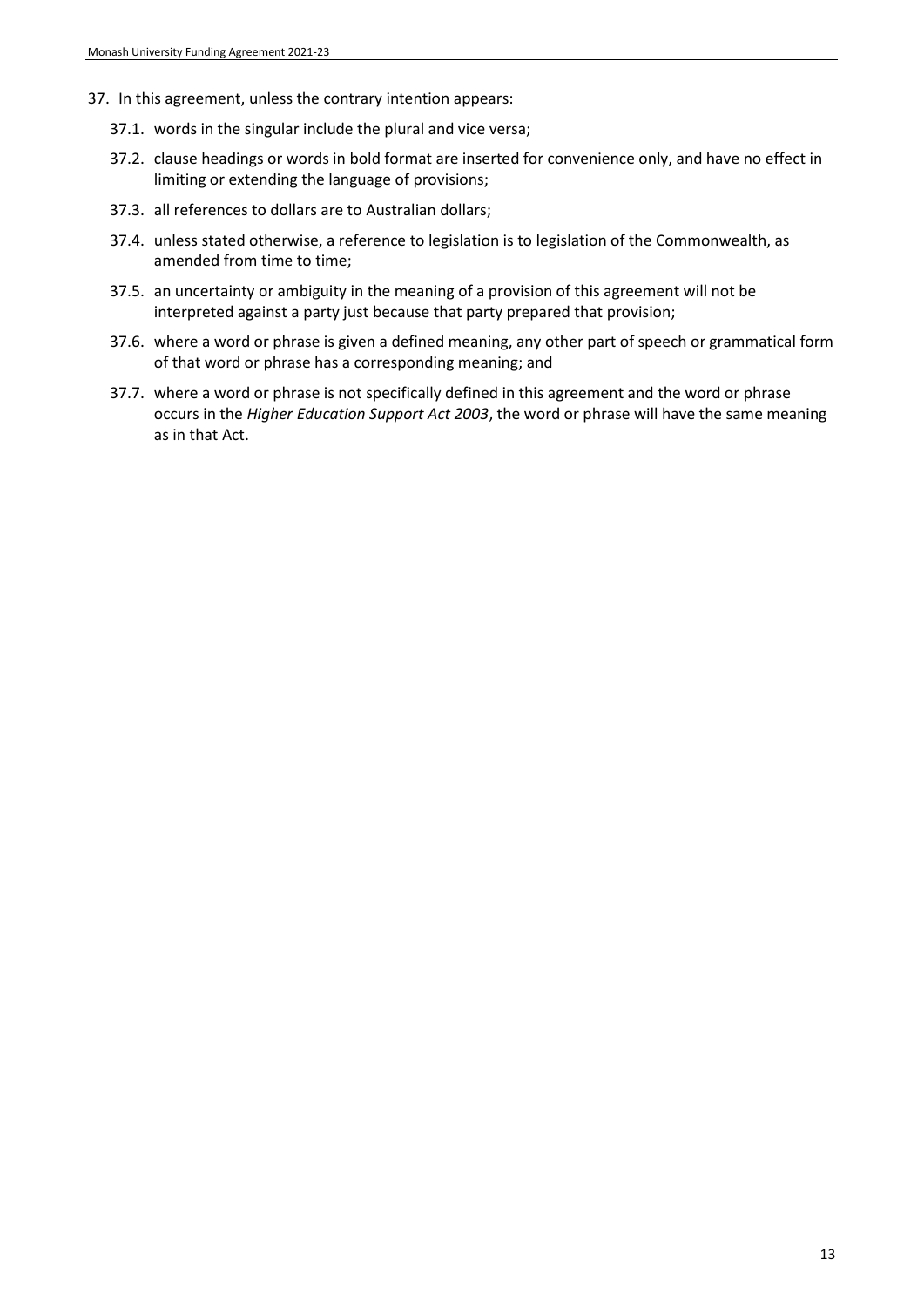#### **SIGNED for and on behalf of**

THE COMMONWEALTH OF AUSTRALIA

by Dom English, First Assistant Secretary, Higher Education Division of the Department of Education, Skills and Employment as delegate of the Minister for Education.

#### **Signed by**

Dom English

**Date:** 2 August 2021

**In the presence of: Signed by**  Andrew Herd

**Position of witness**  A/G Assistant Secretary **SIGNED for and on behalf of** Monash University

**Signed by**  Professor Margaret Gardner AC

**Position**  President and Vice Chancellor Monash University

**In the presence of: Signed by**  Kerrie Edwards

**Position or profession of witness**  Executive Assistant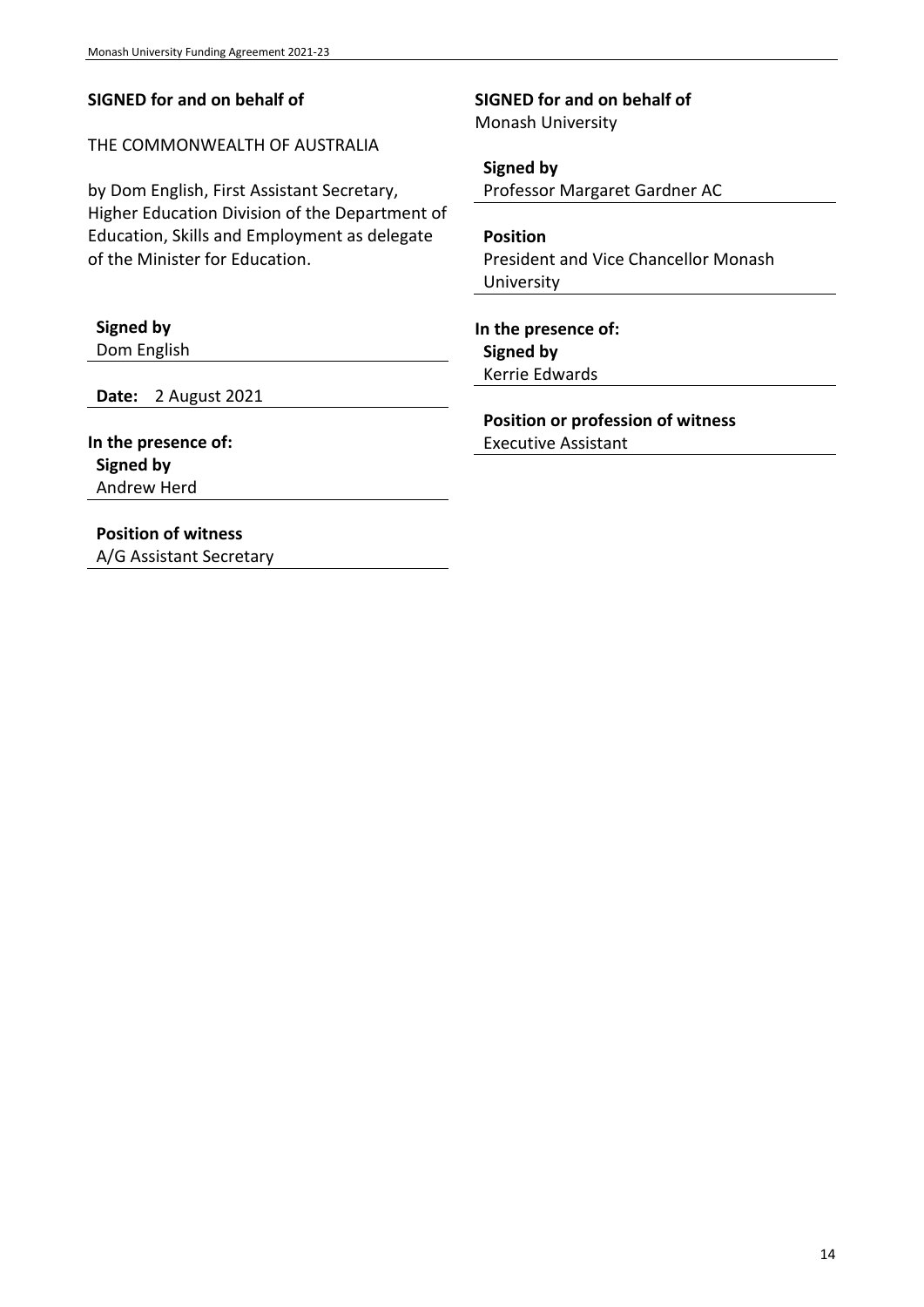#### **Appendix 1**

|      | Base MBGA     | <b>National Priority</b><br>Places | Innovative Places | Short<br>Courses | <b>Total MBGA</b> |
|------|---------------|------------------------------------|-------------------|------------------|-------------------|
| 2021 | \$290,255,707 | \$1,625,000                        | \$0               | \$11,695,000     | \$303,575,707     |
| 2022 | \$288,800,815 | \$1,243,125                        | \$0               | \$0              | \$290,043,940     |
| 2023 | \$291,187,856 | \$950,991                          | \$0               | \$0              | \$292,138,847     |

#### **Table 1a. MBGA for 2021-23 grant years for higher education courses**

#### **Maximum basic grant amount for higher education courses**

- 1. The maximum basic grant amount for higher education courses is calculated by:
	- 1.1. applying indexation consistent with the methodology set out in Part 5-6 of HESA; and
	- 1.2. applying the growth factors in the following table for each of the Provider's campuses.

| Campus                        | <b>Remoteness</b> | 2021 Factor | 2022 Factor | 2023 Factor |
|-------------------------------|-------------------|-------------|-------------|-------------|
| Parkville                     | Low metro         | 0.37%       | 0.64%       | 0.85%       |
| Caulfield                     | High metro        | 0.91%       | 1.61%       | 2.12%       |
| Monash University,<br>Clayton | High metro        | 0.91%       | 1.61%       | 2.12%       |
| Frankston                     | Low metro         | 0.37%       | 0.64%       | 0.85%       |

- 2. The maximum basic grant amount for higher education courses for a year also includes the following amounts that are contingent on meeting performance-based funding requirements in each year:
	- In 2021, performance-based funding is \$3,677,383
	- In 2022, performance-based funding is \$7,338,834
	- In 2023, performance-based funding is \$10,879,461
- 3. If the provider does not meet the performance-based funding requirements, the Provider's MBGA for a year will be adjusted to remove the performance-based funding amount specified above.
- 4. The maximum basic grant amount for higher education courses includes funding for short courses as set out below. The Provider must use the funding in Table 1b to deliver the short courses shown in the table.
- 5. Subject to the requirements of the *Higher Education Standards Framework (Threshold Standards) 2015*, the Provider commits to grant credit for units of study undertaken as part of any undergraduate certificate listed in Table 1b if those units may also contribute to a different higher education award that a student enrols in subsequent to completing the undergraduate certificate, including but not limited to those set out in Table 1b.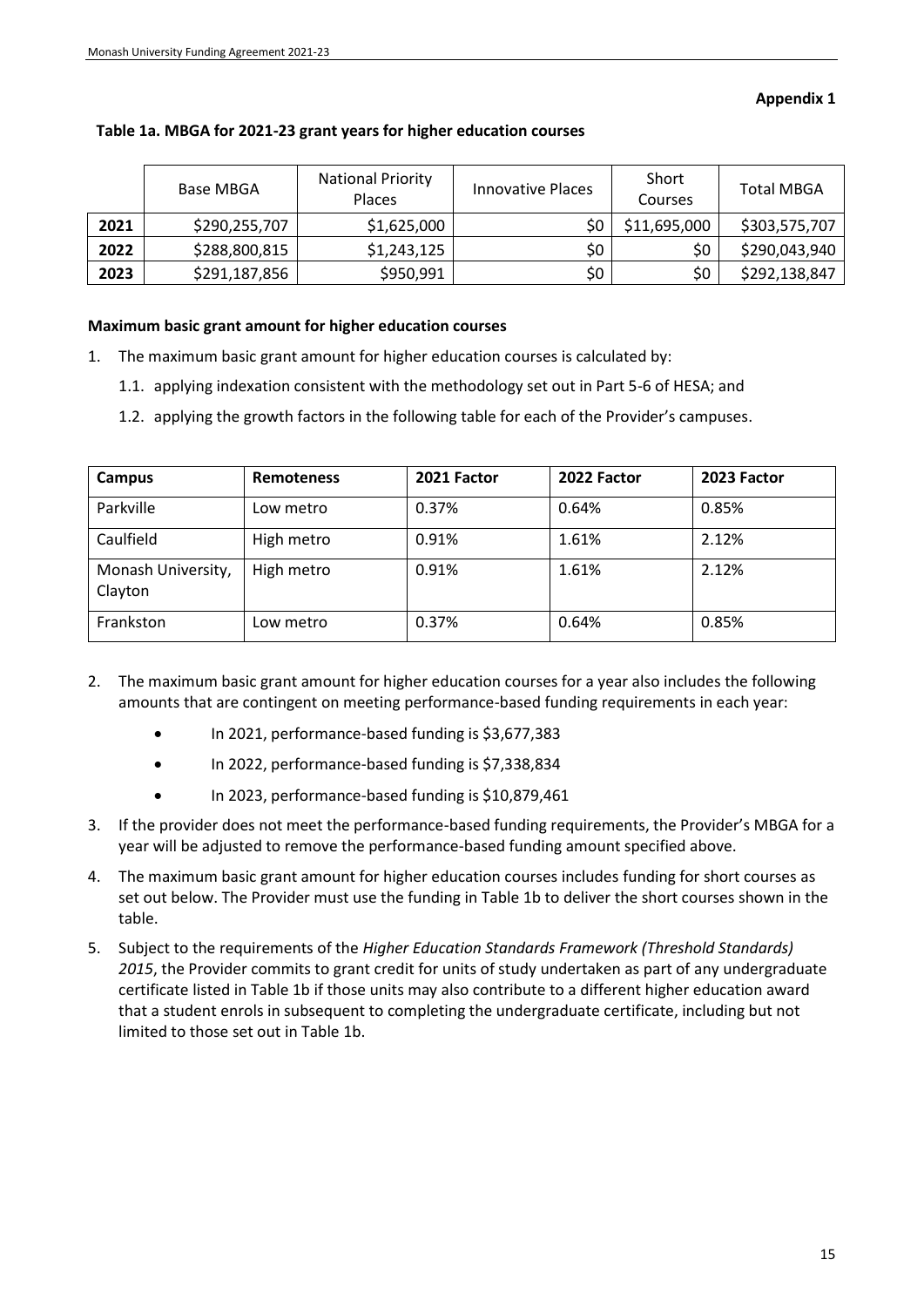#### **Table 1b. Allocated short courses**

| <b>Course type</b>          | Course name                                | Course(s) the short          | <b>Total CGS</b> |
|-----------------------------|--------------------------------------------|------------------------------|------------------|
|                             |                                            | course can articulate        | funding for      |
|                             |                                            | to                           | short courses    |
| Undergraduate Certificate   | University Certificate in Sport &          | <b>Bachelor of Nutrition</b> | \$1,325,000      |
|                             | <b>Exercise Nutrition</b>                  | Science                      |                  |
| Undergraduate Certificate   | Undergraduate Certificate in               | <b>Bachelor of Health</b>    | \$1,325,000      |
|                             | Mental Health (M0501)                      | Sciences                     |                  |
| <b>Graduate Certificate</b> | Graduate Certificate in Artificial         |                              | \$662,500        |
|                             | Intelligence                               |                              |                  |
| <b>Graduate Certificate</b> | Graduate Certificate in                    |                              | \$1,625,000      |
|                             | <b>Biomedical Science and</b>              |                              |                  |
|                             | Commercialization                          |                              |                  |
| <b>Graduate Certificate</b> | Graduate Certificate in Business           |                              | \$662,500        |
|                             | <b>Information Systems</b>                 |                              |                  |
| <b>Graduate Certificate</b> | Graduate Certificate in Clinical           |                              | \$331,250        |
|                             | Pharmacy (Aged care)                       |                              |                  |
| <b>Graduate Certificate</b> | Graduate Certificate in                    |                              | \$662,500        |
|                             | <b>Computer Science</b>                    |                              |                  |
| <b>Graduate Certificate</b> | Graduate Certificate in Cyber              |                              | \$662,500        |
|                             | Security                                   |                              |                  |
| <b>Graduate Certificate</b> | Graduate Certificate in Data               |                              | \$662,500        |
|                             | Science                                    |                              |                  |
| <b>Graduate Certificate</b> | Graduate Certificate in                    |                              | \$1,325,000      |
|                             | Epidemiology                               |                              |                  |
| <b>Graduate Certificate</b> | Graduate Certificate in Food               |                              | \$40,625         |
|                             | <b>Science and Agribusiness</b><br>(MFSAB) |                              |                  |
| <b>Graduate Certificate</b> | Graduate Certificate in Genome             |                              | \$121,875        |
|                             | Analytics (MGA)                            |                              |                  |
| <b>Graduate Certificate</b> | Graduate Certificate in Green              |                              | \$81,250         |
|                             | and Sustainable Technologies               |                              |                  |
|                             | (MGST)                                     |                              |                  |
| <b>Graduate Certificate</b> | Graduate Certificate in Health             |                              | \$132,500        |
|                             | Management                                 |                              |                  |
| <b>Graduate Certificate</b> | Graduate Certificate in                    |                              | \$662,500        |
|                             | <b>Information Technology</b>              |                              |                  |
| <b>Graduate Certificate</b> | Graduate Certificate in                    |                              | \$406,250        |
|                             | Innovation for Sustainability              |                              |                  |
| <b>Graduate Certificate</b> | Graduate Certificate in                    |                              | \$675,000        |
|                             | Medicine                                   |                              |                  |
| <b>Graduate Certificate</b> | Graduate Certificate in Road               |                              | \$331,250        |
|                             | Safety                                     |                              |                  |
| <b>Total</b>                |                                            |                              | \$11,695,000     |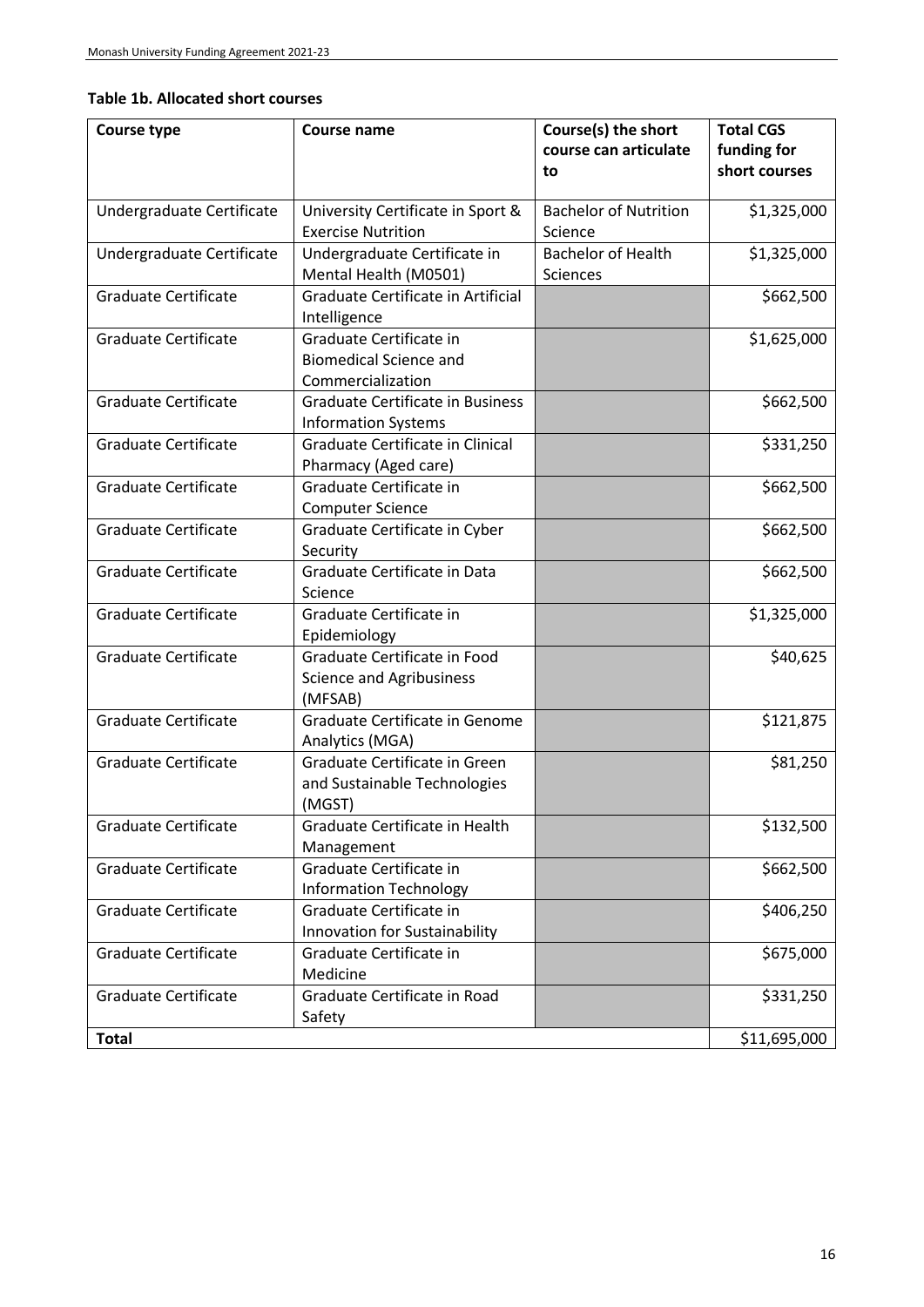#### **Appendix 2**

|              | Number of<br>undergraduate<br>medical places<br>(EFTSL) | Number of<br>postgraduate<br>medical places<br>(EFTSL) | <b>Total number of</b><br>Commonwealth<br>supported places<br>(EFTSL) | <b>Total CGS</b><br>funding for<br>designated<br>higher education<br>courses |
|--------------|---------------------------------------------------------|--------------------------------------------------------|-----------------------------------------------------------------------|------------------------------------------------------------------------------|
| <b>Total</b> | 1,485                                                   | 0                                                      | 1,485                                                                 | \$40,095,000                                                                 |

#### **Table 2a: Allocation of Commonwealth supported places for designated higher education courses for 2021**

# **Table 2b: Allocation of Commonwealth supported places for designated higher education courses for 2022**

|              | Number of<br>undergraduate<br>medical places<br>(EFTSL) | Number of<br>postgraduate<br>medical places<br>(EFTSL) | Total number of<br>Commonwealth<br>supported places<br>(EFTSL) | <b>Total CGS</b><br>funding for<br>designated<br>higher education<br>courses |
|--------------|---------------------------------------------------------|--------------------------------------------------------|----------------------------------------------------------------|------------------------------------------------------------------------------|
| <b>Total</b> | 1.474                                                   | 0                                                      | 1.474                                                          | \$40,713,354                                                                 |

### **Table 2c: Allocation of Commonwealth supported places for designated higher education courses for 2023**

|              | Number of<br>undergraduate<br>medical places<br>(EFTSL) | Number of<br>postgraduate<br>medical places<br>(EFTSL) | Total number of<br>Commonwealth<br>supported places<br>(EFTSL) | <b>Total CGS</b><br>funding for<br>designated<br>higher education<br>courses |
|--------------|---------------------------------------------------------|--------------------------------------------------------|----------------------------------------------------------------|------------------------------------------------------------------------------|
| <b>Total</b> | 1,465                                                   | 0                                                      | 1,465                                                          | \$41,395,040                                                                 |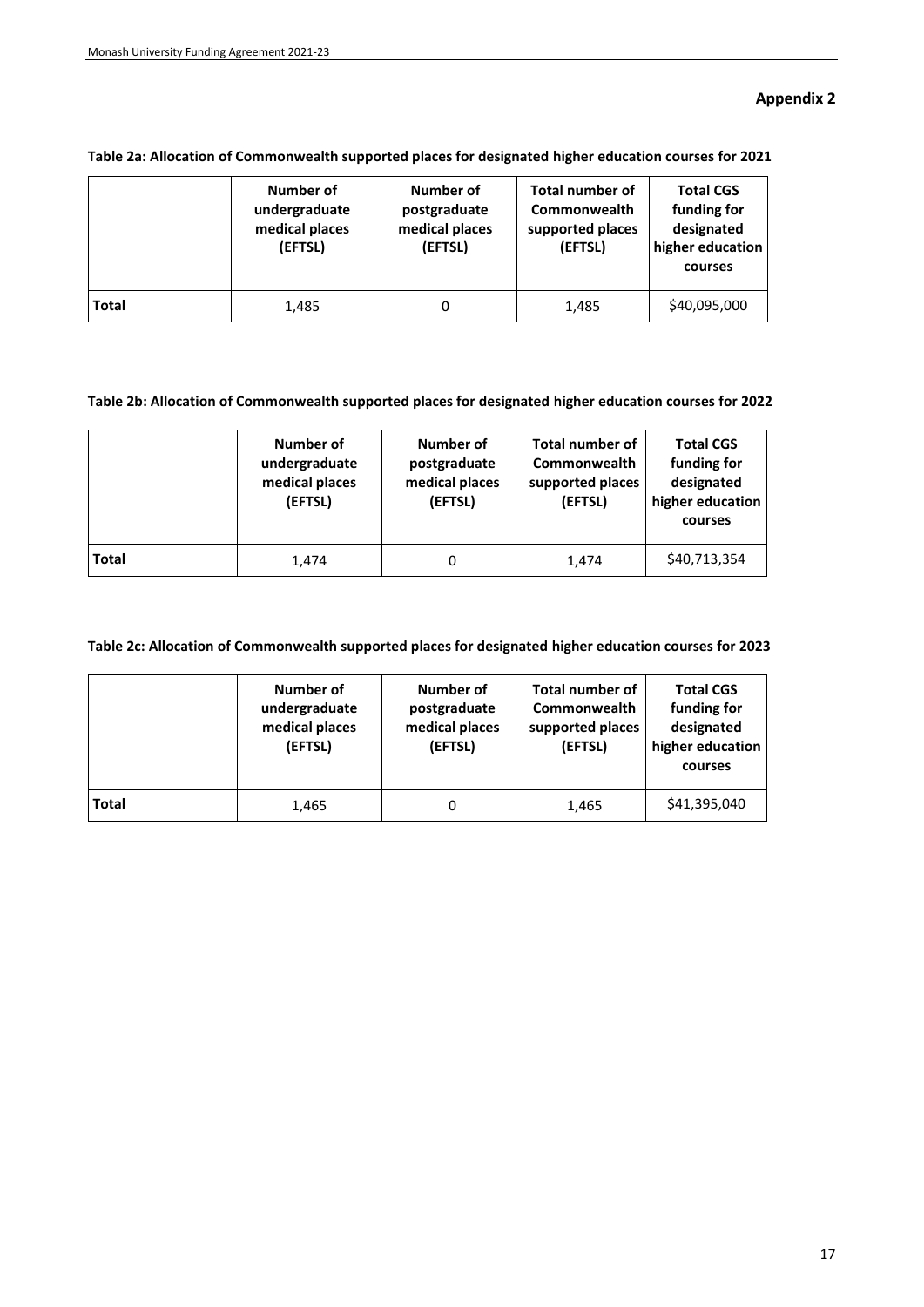# **Indigenous, Regional and Low Socio-Economic Status Attainment Fund**

- 1. In 2021, the Indigenous, Regional and Low Socio-Economic Status Attainment Fund (IRLSAF) consists of five components:
	- a) Higher Education Participation and Partnerships Program (HEPPP);
	- b) National Priorities Pool Program;
	- c) Regional Partnerships Project Pool Program;
	- d) Regional Loading Program (RLP); and
	- e) Enabling Loading Program (ELP);

#### **IRLSAF funding**

- 2. Grant amounts for the HEPPP, RLP and ELP in 2021 are calculated using the method specified for the relevant component in Divisions 1, 4 and 5 of Part 3 of Chapter 1 of the *Other Grants Guidelines (Education) 2012* (see paragraph 41-30(a) of the Act) and are estimated in Table 3a below.
	- HEPPP funding for eligible providers is calculated using the formula specified at section 1.47 of Division 1 of Part 3 of Chapter 1 of the *Other Grants Guidelines (Education)*.
	- The National Priorities Pool Program and Regional Partnerships Project Pool Program are subject to a competitive grants processes and any funding under these programs will be granted separately.
	- RLP funding for eligible providers is calculated using the formula specified at section 1.59 of Division 4 of Part 3 of Chapter 1 of the *Other Grants Guidelines (Education) 2012*.
	- ELP funding for eligible providers is calculated using the formula specified at section 1.61 of Division 5 of Part 3 of Chapter 1 of the *Other Grants Guidelines (Education) 2012*.

**Table 3a. 2021 HEPPP, RLP and ELP funding**

| Program    | 2021        |
|------------|-------------|
| HEPPP*     | \$3,570,065 |
| <b>RLP</b> | \$73,102    |
| <b>ELP</b> | \$10,359    |

#### **Allocation of places for the purposes of the ELP**

3. For the purposes of section 1.61.1 of Division 5 of Part 3 of Chapter 1 of the *Other Grants Guidelines (Education) 2012*, the number of Commonwealth supported places allocated to the Provider for 2021- 2023 is 3.0.

#### **HEPPP reporting requirements**

4. For the purposes of section 1.50 of Division 1 of Part 3 of Chapter 1 of the *Other Grants Guidelines (Education) 2012*, the HEPPP reporting requirements in 2021 are as per Table 3b below. The Department will provide reporting templates to the Provider in early 2021 via email which the Provider must use when submitting the reports. All reports are to be submitted to [equity@dese.gov.au.](mailto:equity@dese.gov.au)

#### **Table 3b. 2021 HEPPP reporting requirements**